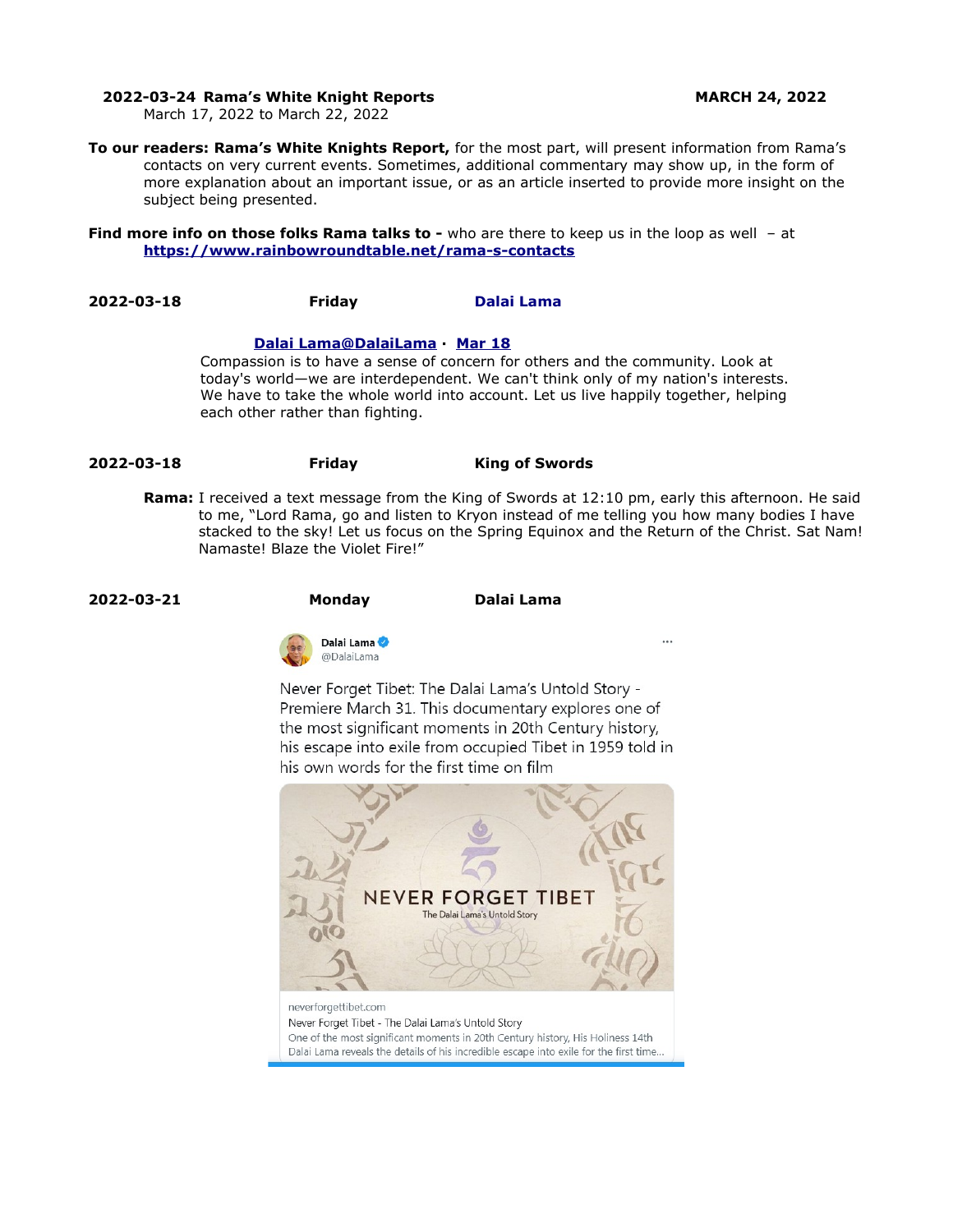## **2022-03-21 Monday #15**

**Rama:** I received a text message from **#15** at 12;10 pm, early this afternoon.

He said to me, "Lord Rama, the solar flares are raising up the vibrations available here on Mother Earth. We as human beings . . . all we are being asked to do is stay in our high heart and in a receiving mode, willing to embrace these loving energies. All we saying is 'Remember: we are the ones we have been waiting for'.

"As we move through Lent, and on into Palm Sunday, April 10<sup>th</sup>, into Holy Thursday, April  $14<sup>th</sup>$ , Good Friday the  $15<sup>th</sup>$ , Holy Saturday the  $16<sup>th</sup>$ , and Easter Sunday, Resurrection Day, April  $17^{\text{th}}$ , be the Love you are in every thought, word and deed.

"Sat Nam! Namaste! Blaze the Violet Fire!"

### **2022-03-22 Tuesday Lady Master Nada**

**Rama:** I received a call from **Lady Master Nada** at 12:15 pm today, early this afternoon. She said to me, "Lord Rama, I will repeat the words of Secretary General Antonio Guterrez of the United Nations who said today, before the UN: "War is never the answer. Dialogue is how we heal this."

Lady Nada continued: "The ships are everywhere in our skies. Let me show you!" Then from outside the entrance to the UN, Lady Nada held her cell phone up to the sky, and I saw numerous lenticular cloud ships in the sky! [smack dab in the center of Rockefeller Centre!] Some of the ships were in the process of decloaking, I had this sense of great excitement inside my heart!

Then Lady Nada continued: "The Captain will take to the airwaves any minute!"

"The drama going on in Ukraine with Russia has to do with the empire's Deep State operating as 'the fingers of Sauron' in the world, void of course and of any ethics or principles.

"Regarding re-visiting activities years back in Syria, in Aleppo in particular: in the last 3 or 4 days, the Western Media has been attributing the use of Saron gas and the bombing of Aleppo in 2014 to the doing of Russia.

"Yet this is **NOT PUTIN! It IS** our US Deep State's doing. As we have said, recently in the Western Media news, they have been misinforming the public. It IS a cover-up story of what happened in Syria in 2014 and who really did it! This is in an effort to whitewash the record of genocide at the hands of the West and, instead, to blame Putin for all these atrocities committed by the United States then, in 2014, and now, in 2022. [See article below.]

"All we are saying is give Peace a chance! All of Heaven is here and present. Call us in! As you want to get on the star ships and go into space, you must go into the space of your heart, now and always!

"Spring is here, along with the Goddess! Sat Nam! Namaste! Blaze the Violet Fire!"

## **2022-03-05 UFO in the sky of Kiev, Ukraine <https://www.youtube.com/watch?v=Z1Y-LW3nrSI>**

**2022-03-20 The U.S. Has Killed More Than 20 Million People in 37 "Victim Nations" Since World War II** [https://www.globalresearch.ca/us-has-killed-more-than-20-million-people-in-37](https://www.globalresearch.ca/us-has-killed-more-than-20-million-people-in-37-victim-nations-since-worldwar-ii/5492051) [victim-nations-since-worldwar-ii/5492051](https://www.globalresearch.ca/us-has-killed-more-than-20-million-people-in-37-victim-nations-since-worldwar-ii/5492051) By James A. Lucas Global Research, March 20, 2022

FIRST PUBLISHED ON Popular Resistance and Global Research 27 November 2015 – "The extensive loss of life in Lebanon, Syria, Yemen and Libya is not included in this study." Editor, *Global Research.*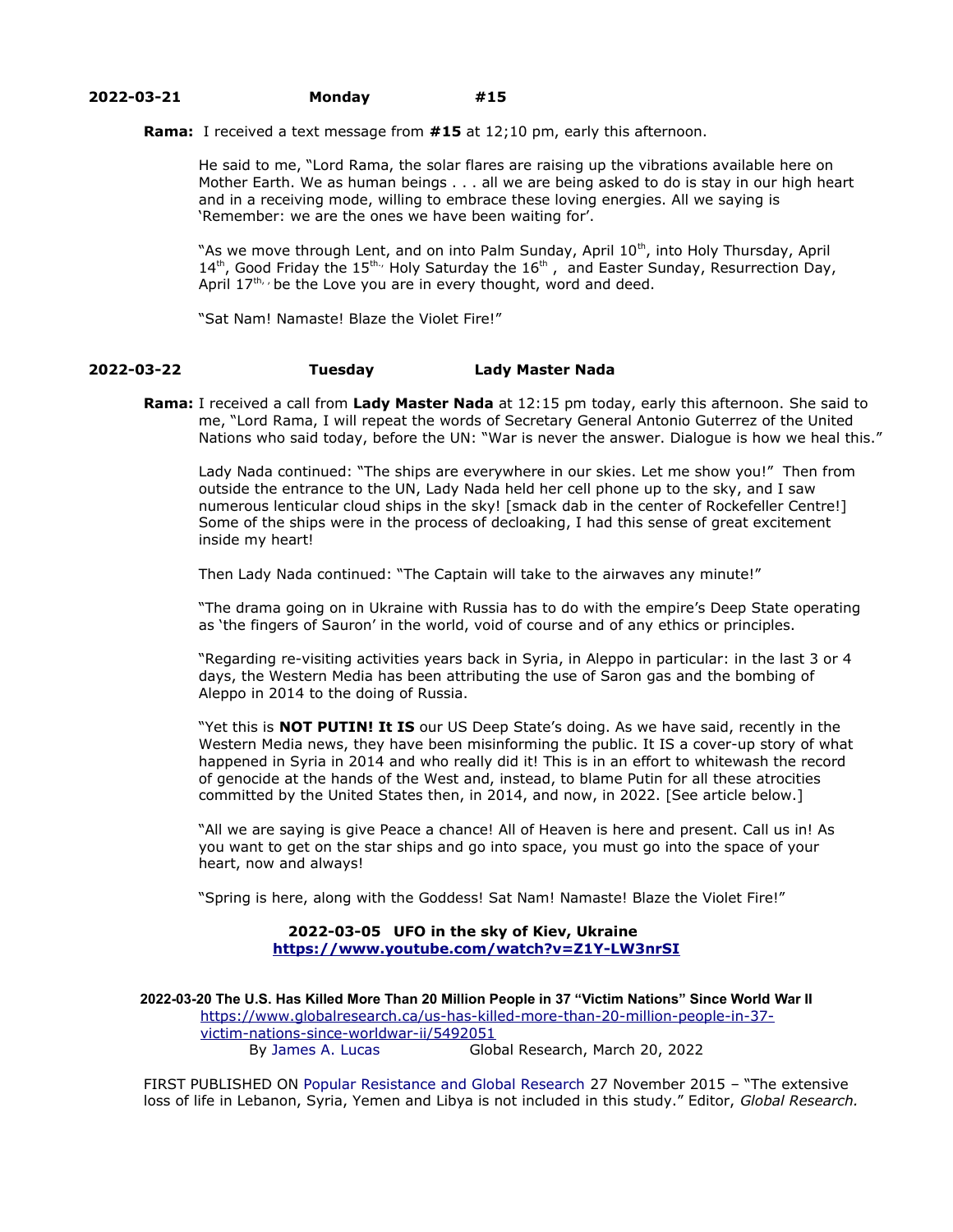### **2022-03-23 Wednesday Tom the Ringtailed Cat; Sweet Angelique the Cat**

**Rama:** I received a call from Tom the Cat and Sweet Angelique the Cat, at 12:15 pm, early in the afternoon. They said to me: "Lord Rama, we are at Stonehenge for sunrise. The energies coming in are awesome! The Dark Side has lost. They are playing with old energy. Infinite Samsara is over! The Light coming in is transforming everything. Pay no attention to the celluloid images on the screen! Stay in the High Heart! Sat Nam! Namaste! Blaze the Violet Fire!"



**Sent to Lord Rama by Tom the Ring Tailed Cat: Sunrise at spring equinox!!!!!!!!!!!!** 

# **2022-03-24 Thursday Tom the Ringtailed Cat, Sweet Angelique, the Poppy Lady**

## **Rama:** I received a call from **Tom the Ring-Tailed Cat, Sweet Angelique and the Poppy Lady** at 12:10 pm, early this afternoon.

They all said to me: "Lord Rama, there is a huge coronal hole in our sun Sol, facing Mother Gaia right now. Expect big solar flares in the next three days. This is going to raise the Schumann Resonance and increase ascension symptoms, big time! Stay in the high vibes. These energies are opening everyone's high heart, whether they like it or not!

The news stories are about more Infinite Samsara; leave the Infinite Samsara at the edge of the Ganges River! The Khazarian Mafia, called the Republican Party and the Global Elite, along with the Corporate Democrats who answer to the fallen angels, and all their minions, have lost.

We, along with our solar system, are in a different part of the Galactic Plane. There are crystalline particles coming in and they are merging with our DNA. As we absorb more light,